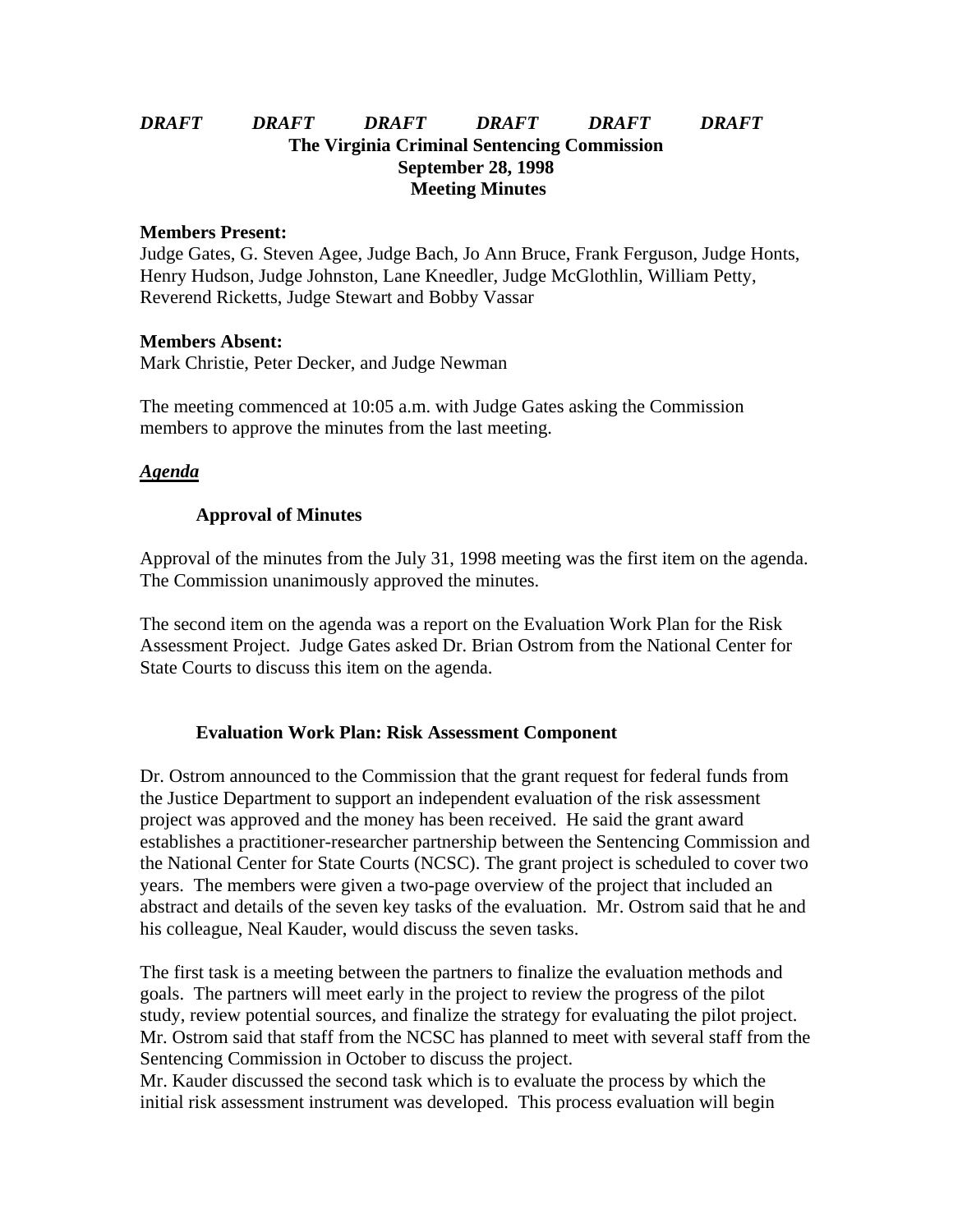with NCSC project staff conducting a critical appraisal of the methodology used by the Sentencing Commission in the building the risk assessment instrument. This will involve an evaluation of the construction sample, the selection and coding of potential predictors, the weighting procedure, and the selection of the cut-off point between low and high risk offenders.

The third task is to conduct an evaluation of the pilot test of the risk assessment instrument in various judicial circuits in Virginia. This part of the process evaluation will involve three distinct tasks. Dr. Ostrom said that this task will take the most time and resources. The task is to gather substantially more information than currently available on offender placement into alternative punishment programs (e.g., specific substance abuse treatment, vocational training, etc.); conduct a detailed follow-up analysis of participant success and failure; and assess the effectiveness of the risk assessment tool in measuring the probability of success (i.e., not re-offending). The fourth task will examine the judicial use and assessment of the instrument. This part of the study will involve more qualitative data and involve interviews with judges and probation officers. The fifth task will evaluate the workload implications for probation officers if it is decided to implement statewide the risk assessment instrument.

Mr. Kauder discussed the sixth task that involves the development of a methodology and baseline database for evaluating the predictive validity of the risk assessment instrument. The time constraints of the current grant award (two years) and the nature of the criterion variable (which requires a three-year follow-up to assess recidivism) preclude a definitive statement as to the predictive validity of the risk assessment tool. He said as a consequence the current research will develop a database containing the information needed to conduct a comprehensive test of the predictive validity of the instrument and also conduct a preliminary analysis (a one-year follow-up) of the predictive validity of the instrument. He said that there is also the possibility that a grant continuation will be awarded by the Justice Department to facilitate a more thorough review of the recidivism issue.

Dr. Ostrom concluded with a discussion of the last task that is the preparation of the work products. The Virginia risk assessment experiment represents the first of its kind in the nation and there is likely to be considerable nationwide interest in the results. Upon completion of all data collection and evaluation analysis, project staff will draft a policy report, designed and presented in a fashion that can be easily consumed by judges, government agencies, legislators, and other decision-makers who are in a position to affect sentencing policy. At this juncture, he asked the members if they had any questions about the evaluation project.

Mr. Petty commented that one of the complaints he has heard is that drug offenders are included in the risk assessment work sheets. He asked if the project would look at the offenses separately so the Commission could tell if the drug offenders have a different rate of recidivism from other offenders. Dr. Ostrom responded affirmatively that the evaluation would include an analysis by offense. Mr. Vassar inquired about the definition of "failure" to be used in the evaluation study. Dr. Ostrom said that offenders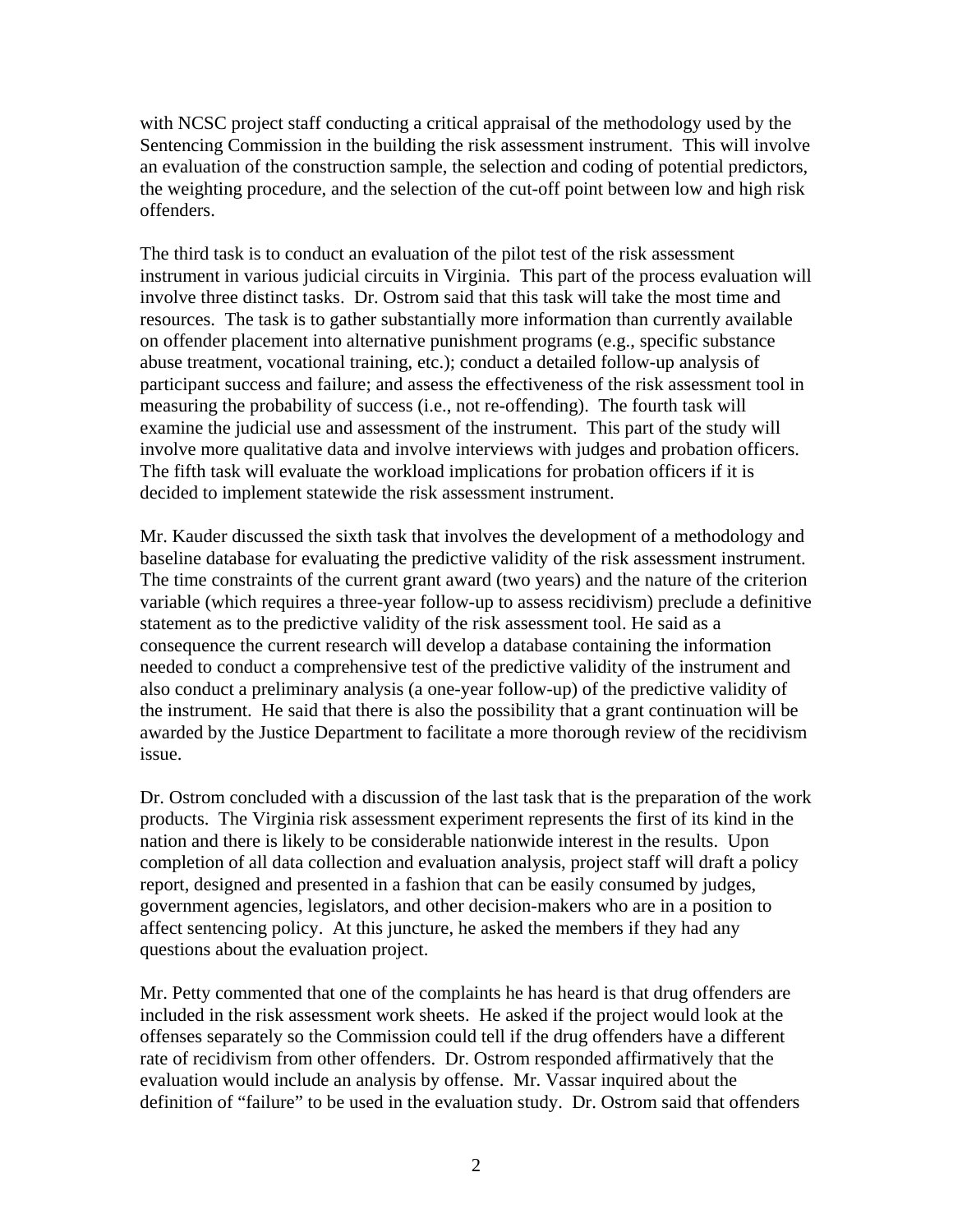placed in alternative punishment programs will be tracked to see if all program requirements were completed. The offenders will also be monitored for a period of three years after release from their sanction. Several data bases, such as the automated criminal history record system, the PSI data system, and the Commission's own data bases will be used to identify any new criminal activity. The evaluation project will tell us how accurately the risk assessment has predicted the offenders who are unlikely to reoffend. As noted earlier, the length of the grant is only two years so the operative definition of "failure" in the initial analysis will be recidivism that occurs within a oneyear follow-up period. Dr. Ostrom said that they may need to ask for a extension on the grant if the Commission would like to continue the project beyond the one year followup.

Mr. Vassar asked if the evaluation was going to track offenders that were not eligible for risk assessment for comparison purposes. Dr. Kern said that offenders recommended for risk assessment who did not receive an alternative will be tracked. The Commission staff will monitor recidivism of these offenders, but most of these offenders will not be released for at least a year. The recidivism analysis will take longer for these offenders than those recommended and sentenced to an alternative. Mr. Vassar asked if the Commission was going to track the offender population at-large who are not eligible for risk assessment. Dr. Kern said that such an analysis could be done but, depending on how recidivism is measured, it could consume more staff time and resources than is covered in the grant award. If new recidivism was measured in terms of a new felony conviction in Virginia, then it will be relatively easy to establish a baseline failure rate for the non risk assessment offender population. Mr. Vassar remarked that he would like to see this analysis with a break down between violent and non-violent offenses.

Judge Stewart commented that he felt two years was too short a period for this project. He felt that a continuation on the project would prove to be less expensive than the startup of the evaluation. Judge Stewart asked Dr. Ostrom to please keep the Commission advised on this matter. Judge Gates thanked Dr. Ostrom and Mr. Kauder for their presentation. He then introduced Walt Pulliam from the Department of Corrections (DOC) to talk about an update on community corrections.

#### **Virginia Dept. of Corrections: Update on Community Corrections**

Mr. Pulliam began by presenting a chart summarizing the sentencing options for state felons. He also handed out a Community Corrections Status Report for FY1998. He pointed out that the range of community corrections options for felons spans from the least restrictive option (probation) to the most restrictive sanction (Detention Center Incarceration). He observed that the General Assembly recently funded some expansion on the number of day reporting centers. He said currently there are six active day reporting centers and four additional centers are planned in FY99. These new centers will target the greater Wise County, Martinsville, Harrisonburg, and Chesapeake areas. He also added that some areas are also providing interactive "drug court" services with the day reporting centers. In these areas, drug offenders are directed to some specific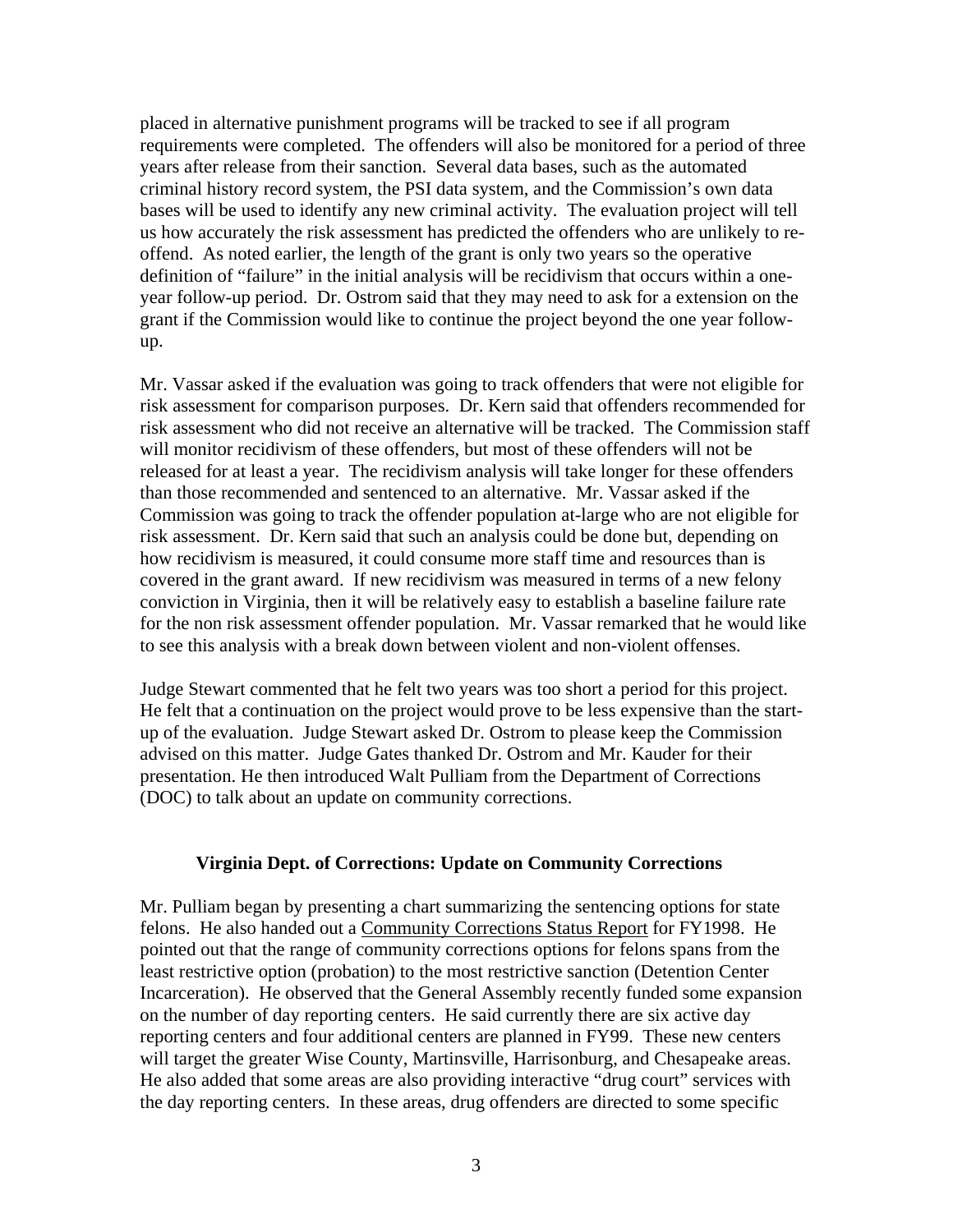substance abuse treatment. Overall, the day reporting centers provide daily contact and monitoring of offenders. Mr. Pulliam noted that some offenders in the day reporting program are given intensive substance abuse treatment, aftercare/relapse prevention counseling, or life skills and vocational training.

Mr. Pulliam continued by providing an overview of Diversion Centers. The Diversion Center is a residential facility where the offenders are released each day to work in the community. The program staff monitor offenders in the community and perform random urinalysis testing. Programs provided within diversion centers include employment counseling, substance abuse education, basic education, and coping with domestic violence. A male diversion center opened in Harrisonburg on July 20, 1998 and a female diversion center opened on August 4, 1998 in Southampton. The Chesterfield Diversion Center program is currently full with a long waiting list. The General Assembly did authorize one additional detention center in our four administrative regions and one male and female diversion center in each of the four regions. The Department of Corrections was pleased with this decision from the legislature.

Mr. Pulliam referred the Commission members to a memorandum written by Gene Johnson, Deputy Director of the Department of Corrections. The memorandum stated that beginning November 1, 1998, the current three custody levels will be replaced with six classification assignments levels. Implementation of the new system will be phased in over the next twelve months in conjunction with an inmate's annual review. He said once the conversion is complete, current custody levels will be discontinued.

Mr. Pulliam then spoke about the drug sentencing guidelines work sheet. He said that the Department of Corrections would like to propose to the Commission a modification to the drug guidelines recommendation for offenders convicted of selling small quantities of cocaine (i.e., one gram of less) who have no prior felony record. Currently the recently revised guidelines for these cases include two options for judges: a relatively short period of traditional incarceration or placement in the detention center incarceration program. The DOC would like the Commission to consider expanding this recommendation to also include the diversion center program or boot camp incarceration program. He observed that the diversion center option in these cases could be seen as more problematic than the boot camp since the offender is out in the community on work projects. He pointed out, however, that the first thirty days in the diversion center is filled with a highly intense substance abuse education class. This time period provides an opportunity for the staff to figure out if the offender has learned anything from the class. The diversion center also does conduct random urinalysis and K-9's are brought to the center for random searches of offender's lockers.

Mr. Pulliam continued by saying that the Department of Corrections has been noticing more consecutive sentences that include combinations of detention and diversion centers. The Code of Virginia does not explicitly prohibit this type of sentence. He felt that one issue is that the diversion centers are filled with detention center graduates. In some cases, this sentence is the best for the offender but it does take spaces in the diversion center program away from new offenders. This type of consecutive sentence does make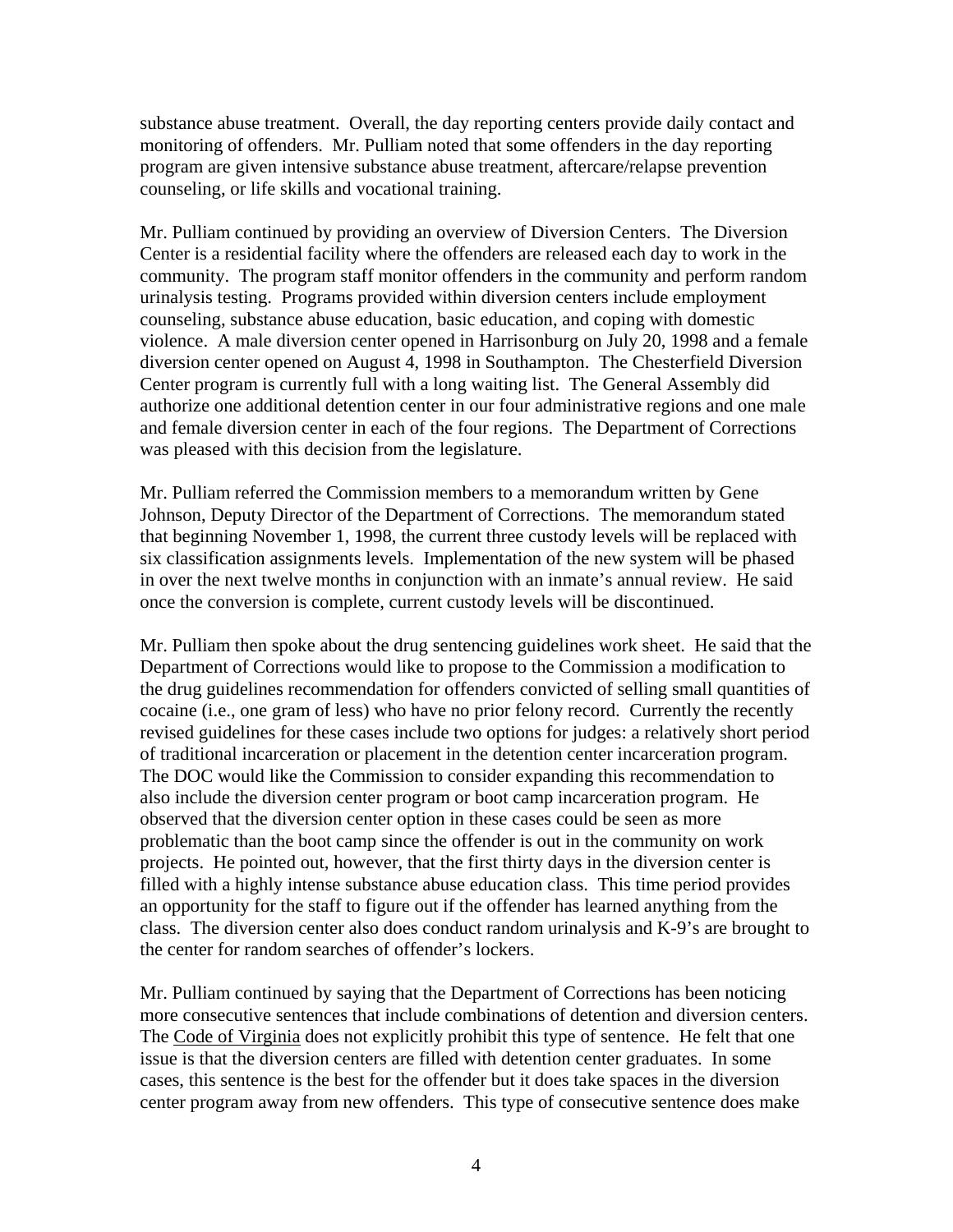sense but administratively it requires more available spaces in programs that are limited in this regard.

Mr. Vassar asked if work release is still a community corrections program. Mr. Pulliam responded that the DOC has been contracting with local jails to hold work release offenders so the offender can stay near his home, family and place of employment. Mr. Petty asked if the Department of Corrections could handle the number of offenders being diverted in the pilot project areas. Mr. Pulliam said he does not have an answer to that question at this time.

Judge Gates thanked Mr. Pulliam for his presentation. He then asked Ms. Jones to discuss the next item on the agenda, an update on the offender risk assessment project.

# **Offender Risk Assessment Project – Data Update**

Ms. Jones began by saying that the members would not see a significant change in the risk assessment data analysis since the last Commission meeting. The Commission has received almost 400 more forms since the last analysis in July but the trends have remained constant from those reported to the Commission at its last meeting. Between December 1, 1997, through September 21, 1998, the Commission received 1,247 risk assessment cases. The majority of the cases (46%) were received from Circuit 19 and Circuit 14 (25%), while Circuit 5 (16%) and Circuit 22 (13%) submitted close to the same number of worksheets. Ms. Jones presented a chart that displayed the number of risk assessment forms that were not analyzed (702). Almost two-thirds of these cases were recommended for probation (459). The remaining 259 cases where a risk assessment form was not completed were ineligible due to a prior violent record, current violent offense or a drug offense involving the sale, distribution, possession with intent, etc. of cocaine of a combined quantity of one ounce or more or problems in completing the forms.

Ms. Jones next focused attention on the cases  $(n=545)$  that were scored on the risk assessment form. Ms. Jones separated these cases into four different groups. The first group of cases (n=80) consisted of those where the risk assessment instrument score recommended the offender for an alternative punishment and the judge chose to sentence the offender to an alternative  $(15%)$ . The second group  $(n=113)$  included cases where the risk assessment instrument score did not recommend alternative punishment and the judge sentenced the offender to an alternative regardless (21%). The third group of cases (n=58) was composed of situations where the risk assessment recommends an alternative but the judge chose not to sentence the offender to an alternative (10%). The last group consists of cases (n=294) where the risk assessment does not recommend an alternative and the judge chose not to sentence the offender to an alternative sanction (54%). In over half of the cases, the risk assessment did not recommend an alternative and the sentencing judge concurred.

Ms. Jones continued by saying that of the 545 cases that were scored on risk assessment, 138 of the offenders were recommended for an alternative punishment. Among the 138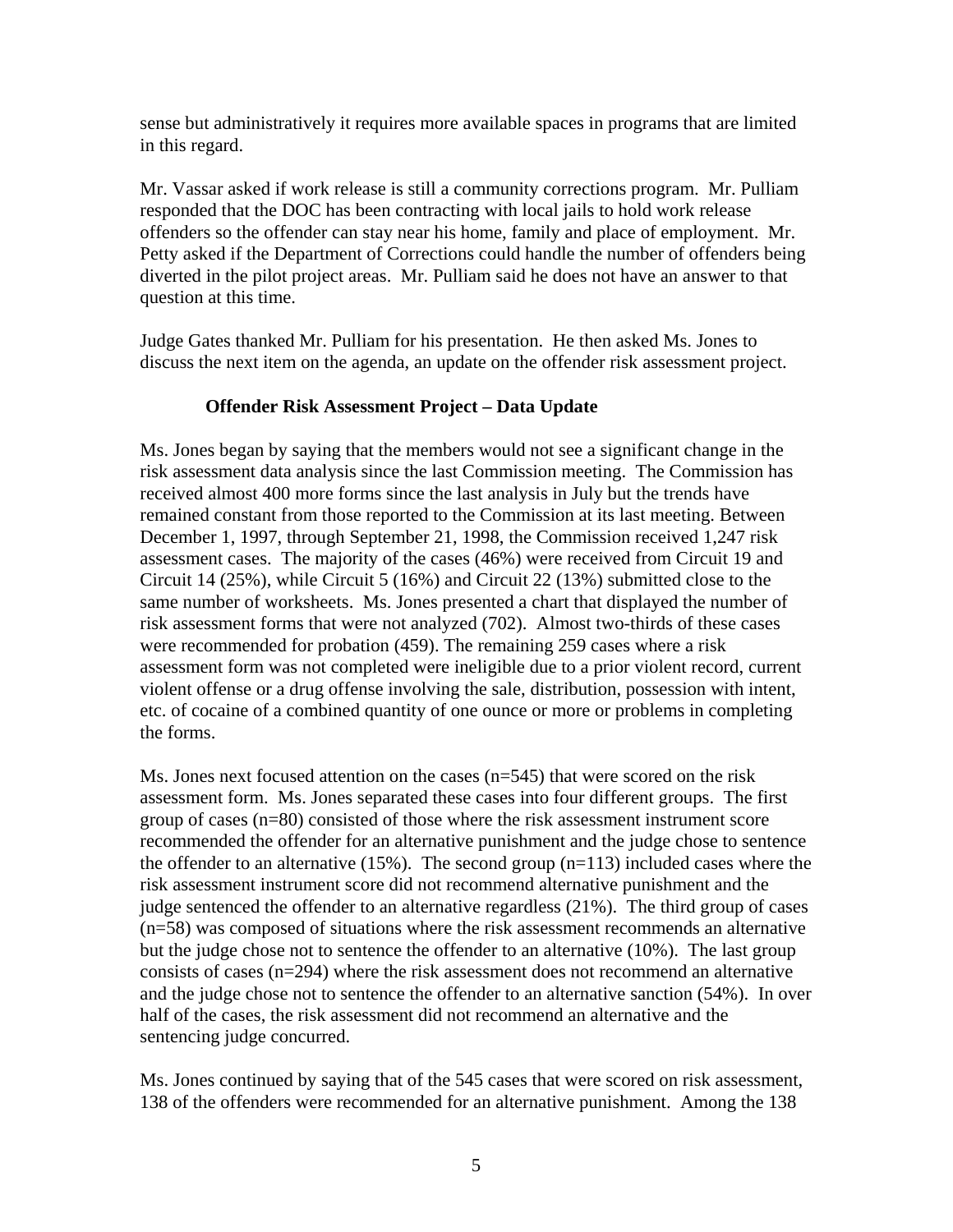cases, 58% received an alternative sanction while 42% were not sentenced to alternative punishment. The 80 cases that received an alternative were also separated into three groups. The first group comprised offenders recommended for prison who received a probation sentence (n=49, 61%). The second group consisted of offenders recommended for prison who were sentenced to a jail term  $(n=11, 14\%)$ . The third group was composed of an "other" category (n=20, 25%). The "other" category included offenders that were recommended for jail but were authorized for work release, electronic monitoring, weekend incarceration or jail farm.

Ms. Jones continued by saying that of the 80 offenders recommended by the risk assessment instrument for an alternative, the judge sentenced 21 to a detention or diversion center. She then focused on those cases not recommended for an alternative. Of the 407 offenders not recommended for an alternative, 72% did not receive an alternative. The Commission has received 1,576 risk assessment forms to date and 619 offenders were eligible for risk assessment consideration. Ms. Jones noted that due to missing data on some of these forms, the number of eligible cases dropped to 545 offenders. Of the 545 cases, 138 offenders were recommended for an alternative sanction and 80 actually received an alternative punishment.

Ms. Jones next discussed several issues relating to risk assessment. Mr. Petty asked the staff to analyze the guidelines incarceration recommendation when an offender is recommended for an alternative. Ms. Jones responded that nearly half (47%) of these offenders were recommended for incarceration up to six months. She added further that 53% were recommended for incarceration with a midpoint of one year and four months.

Ms. Jones continued by saying that the Commission has recently seen a dramatic reduction in the number of risk assessment cases completed with the wrong form (i.e., the standard white colored guidelines forms) from the Henrico County Commonwealth's attorneys office. She stressed that this issue is important because the cover sheet of the proper form (i.e., yellow colored form) informs the judge if the offender is recommended for an alternative sanction. Another issue she discussed concerned problems in completing the risk assessment forms. She said the staff reviewed forms submitted by probation officers and those completed by the Commonwealth's attorneys and found overwhelmingly evidence of frequent errors on those forms completed by prosecutors. The majority of these errors centered on mistakes made in not completing the risk assessment form at all when it was appropriate to do so, or, conversely, filling out the form when the offender was ineligible. She mentioned that Dr. Kern would speak in more detail on this issue later in the meeting.

Mr. Kneedler observed that some of the evidence would lead him to the conclusion that the risk assessment project is not working. He referenced the chart that among 138 cases that were recommended for an alternative, only 58% of the offenders received an alternative sanction while 42% were not sentenced to alternative punishment. He asked if the judges are citing any reasons for not sentencing an offender to an alternative in these circumstances. Ms. Jones said that several judges have cited reasons but it is not required by the Code. Dr. Kern pointed out that the risk assessment project goal is to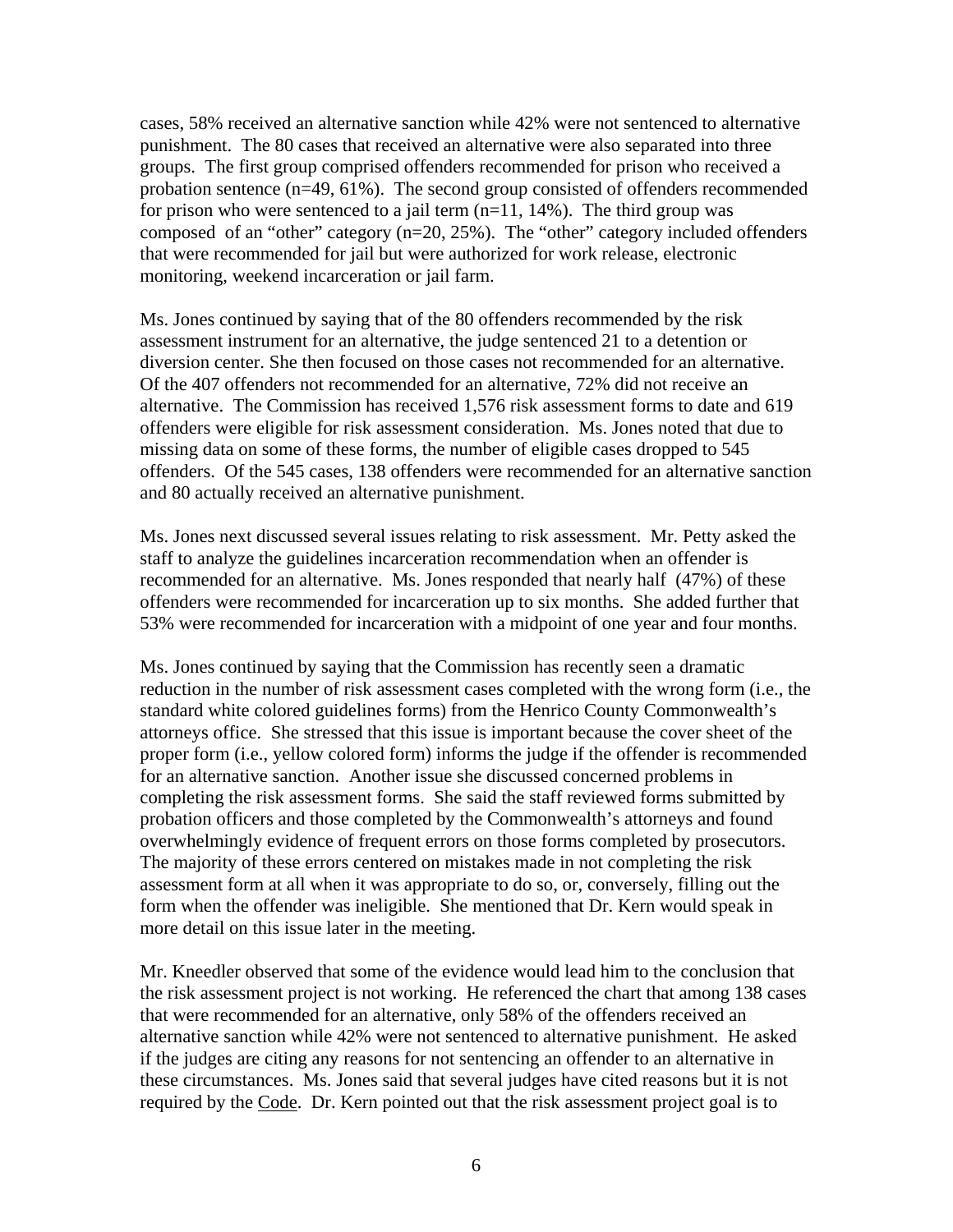recommend 25% of incarceration bound felons and that goal is being exceeded. Some higher risk offenders are being given an alternative sanction that does give the Commission some concern. Mr. Kneedler said he was concerned about the same factor.

Judge Gates thanked Ms. Jones for her presentation and then asked Ms. Farrar-Owens to discuss the next item on the agenda, Sentencing Guidelines Compliance Report.

# **Sentencing Guidelines Compliance Report**

Ms. Farrar-Owens presented a series of charts to summarize the compliance rate patterns and trends. She explained that her oral presentation was condensed and a complete written compliance update was in the packets distributed to each member. The analysis in the packets included all cases received in FY1998. She said that over 57,000 cases have been sentenced under the truth-in-sentencing since January 1, 1995, so the data is analyzed by individual year. She proposed using FY98 data in this year's annual report. Ms. Farrar-Owens said that Dr. Kern would talk more about the annual report later in the meeting.

**Recommended and Actual Disposition:** For FY1998, over 20,000 work sheets were submitted to the Commission. Ms. Farrar-Owens said that judges are continuing to use probation and jail sanctions more often than they are recommended and prison sanctions slightly less often than recommended by the guidelines. For the purposes of compliance, detention center, diversion center and boot camp are considered incarceration.

**Overall Sentencing Guidelines Compliance:** Ms. Farrar-Owens commented that overall compliance with the guidelines was nearly 75%. The aggravation rate was reported as 12% and the mitigation rate, 13%. She noted that the Commission has received 20,482 for FY1998.

**Compliance Within the Sentencing Guidelines Range:** Given that the incarceration length ranges within the guidelines are sometimes rather broad, it is informative to examine where within the ranges judges sentence when complying with the guidelines. Ms. Farrar-Owens then presented a chart illustrating compliance within the sentencing guidelines range for cases in which the guidelines recommended an active prison term. She noted that 57.2% of the cases were sentenced below the midpoint while 23.5% were sentenced above the midpoint. 19.3% of the cases were sentenced at the midpoint exactly. Thus, about 77% of these prison terms were at or below the sentencing guidelines midpoint. In reviewing the average distance from the midpoint for sentences falling above and below it, Ms. Farrar-Owens noted that most of the sentences were clustered relatively close to the midpoint with a median departure range of five to seven months.

**Compliance by Offense:** Ms. Farrar-Owens observed that compliance rates within offense groups range from a high of 81% in the larceny offense group to a low of 62%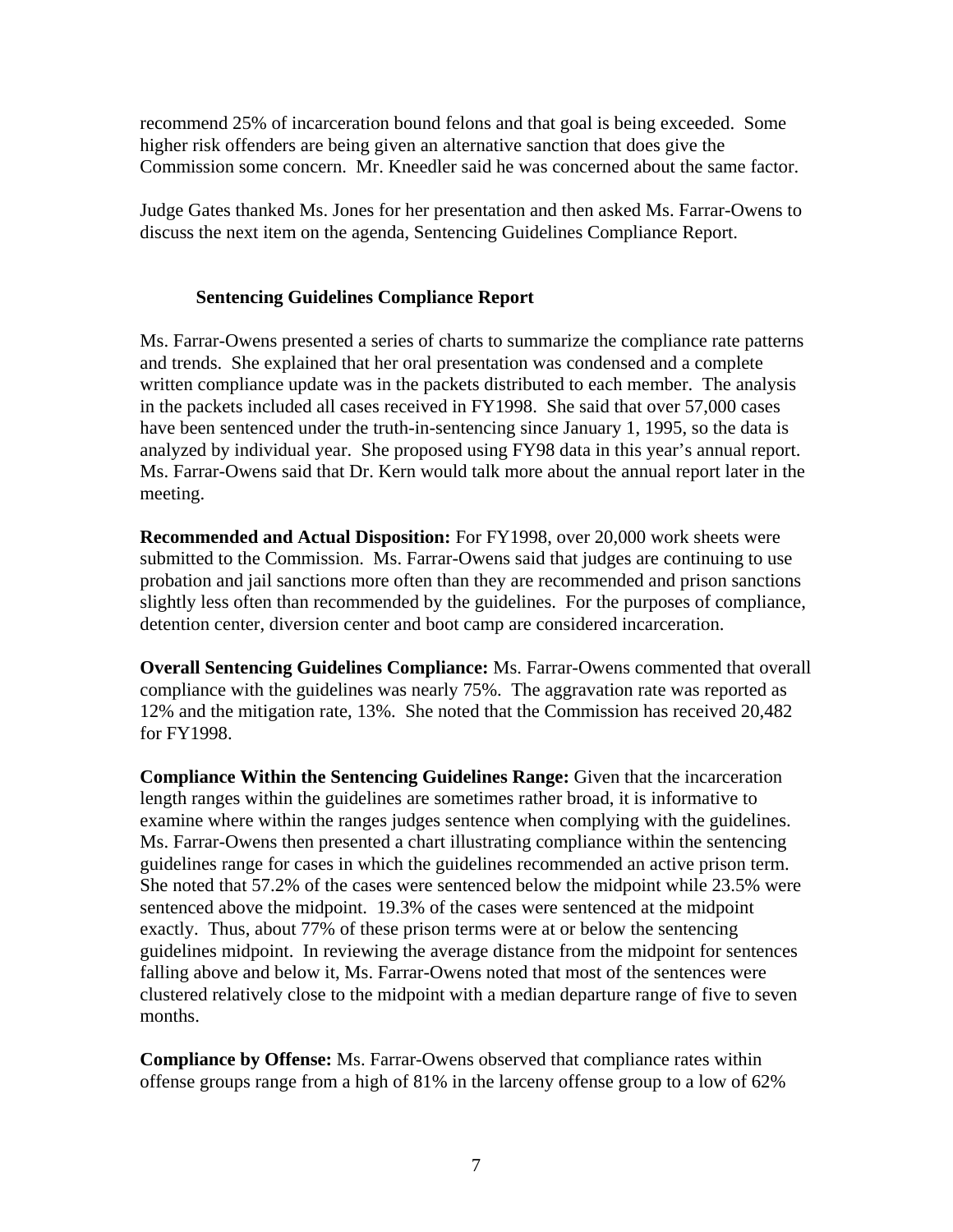among the rape offenses. The rape offense group also has the highest rate of mitigation (27%). She noted that all of the violent offenses have a compliance rate below 70%.

**Compliance by Circuit:** Ms. Farrar-Owens stated that compliance rates varied greatly across circuits. The circuit-specific compliance rates range from a high of 86% to a low of 63%. Of those circuits with high compliance rates, Circuit 7 (Newport News) and Circuit 8 (Hampton) have compliance rates of 86% and 84% respectively. She also noted that seven circuits have compliance rates above 80% and eight circuits have rates below 70%. Sixteen circuits have compliance rates in the seventies.

**Midpoint Enhancements:** Next, Ms. Farrar-Owens discussed the compliance rates for cases that received midpoint enhancements. She stated that 79.9% of the 20,482 cases analyzed did not receive any midpoint enhancements. Of the 4,122 cases receiving a guidelines enhancement, 31.2% involved an enhancement based on a violent instant offense, 35.9% for a Category II violent crime, and 13.4% for a Category I violent crime. Cases involving both a violent instant offense and a violent prior record (Category I or II prior) comprised only 19.5% of the guidelines cases. Compliance by type of midpoint enhancement varies between a high of 72% in cases involving a Category II prior record, to a low of 64% for those cases receiving enhancements for an instant offense and a Category II prior record. The highest rate of mitigated departures was found in cases that had both a Category I prior record and an instant offense enhancement (29.6% mitigated departure rate). Mr. Petty asked if the staff had any information on the degree of variance dealing with mitigation on the most serious offenses. She said the staff could analyze the new data but that, in past cases, the degree of variation was usually a couple of years. Judge McGlothlin asked whether the data would indicate if the offenders with a Category I or II prior record were often on parole or probation. In addition, he asked if the Commission calculated extra additional imposed time on cases with a parole or probation revocation. Ms. Farrar-Owens said that the judge may cite the "legal restraint" factor as the departure reason. She said that the sentencing guidelines cases could be matched to the Pre-Sentence Investigation (PSI) and the impact of legal restraint in these cases could be analyzed. Dr. Kern said that the best approach would be to analyze offenders who receive the midpoint enhancements. Mr. Petty recommended that the staff research these enhancement cases to find out why there is a significant number of mitigation departures. Dr. Kern added that this type of analysis should be broken out by type of enhancement.

**Reasons for Departure:** Ms. Farrar-Owens next presented information concerning the reasons judges cite when sentencing above or below the guidelines. For the time period FY1998, when judges have sentenced below the guidelines they cited alternative sanction in 21% of the cases. Alternative sanctions include boot camp incarceration, detention and diversion centers, or any community-based program. In 19.9% of the mitigation cases, judges noted the offender's potential for rehabilitation as a rationale for imposing a term below the guidelines. When judges sentenced above the guidelines, they cited the offender's criminal orientation in 13.6% of the upward departures. In 15% of the aggravation cases, judges noted plea agreement – a departure reason that is not very helpful to the Commission when the data is analyzed.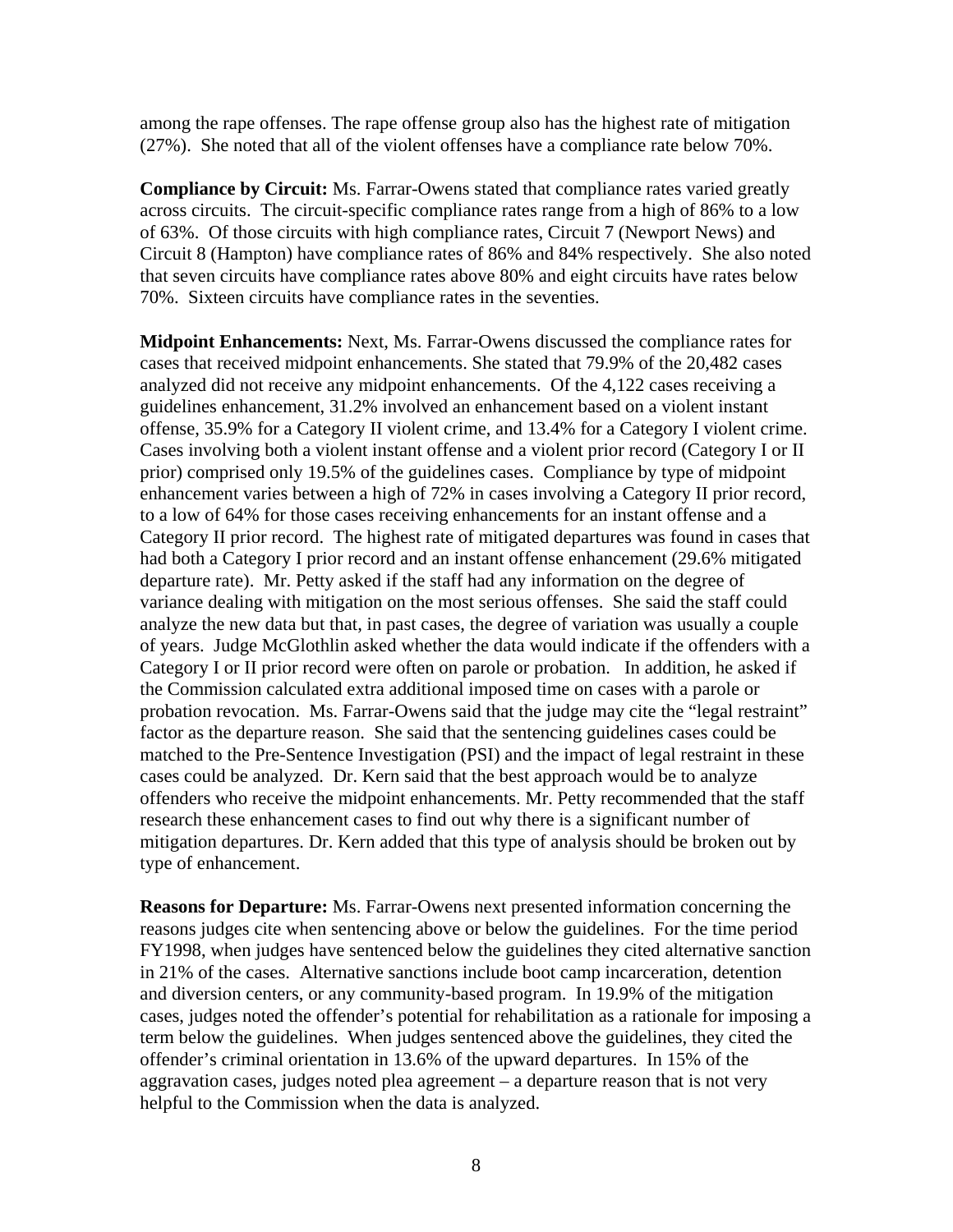**Sentencing Guidelines Compliance in Jury Cases:** Of the 418 jury cases, jury sentences were within the guidelines 43.3% of the time. Juries imposed sentences higher than the guidelines in 44.3% of the cases and imposed sanctions lower than the guidelines 12.4% of the time. Ms. Farrar-Owens observed that judges modified only 27% of the jury sentences.

**Habitual Traffic:** Ms. Farrar-Owens then spoke about the impact of changes in the habitual traffic offender statute. This modification allows judges to suspend the 12 month mandatory minimum incarceration term and sentence offenders to Detention Center, Diversion Center or Boot Camp Incarceration in cases where the judge feels an alternative sanction is appropriate. Of the 951 habitual traffic cases sentenced in FY1998, only 11% have had the mandatory minimum sentence suspended and been sentenced to one of the alternative sanctions. Because of its potential impact on Virginia's prison population, the Commission will be closely monitoring the impact of this change. She pointed out that not many habitual offenders are receiving one of these alternatives. It does not appear that that many judges are utilizing this sentencing option very often.

**Drug Guidelines:** Ms. Farrar-Owens then focused on the modifications to the guidelines that took effect last year. A significant change to the guidelines starting July 1 was the addition to the drug guidelines of a factor accounting for the quantity of cocaine involved in a sales offense. She said that the factor has two parts. First, the offender who sells less than one gram of cocaine and has no prior felony record ends up with a dual recommendation: either the traditional prison recommendation (usually 7 to 16 months) or detention center incarceration. The judge has the option to do either and be in compliance with the guidelines.

The Commission has received 340 cases of first-time felons convicted of selling a gram or less of cocaine in FY1998. These cases were targeted for the dual option guideline recommendation of either traditional incarceration or detention center incarceration. In 16% of these cases, judges have opted for incarceration in a detention center. In 7% of these drug cases it appeared that the boot camp incarceration program was selected. Approximately 12% of these drug felons received no incarceration and 20% received incarceration of six months or less. The remaining 40% of these first-time cocaine sellers received traditional incarceration of seven months or more. The Commission will continue to study the impact of this change to the drug guidelines over the next year.

The other part of the guidelines revisions dealing with cocaine centered on the larger quantity cases. For offenders who sell one ounce or more of cocaine, the recommendation is increased by three years, and for offenders who sell ½ lb. or more, the recommendation is increased by 5 years. The guideline recommendations are enhanced for offenders selling the largest amounts of cocaine. 107 offenders have received the new enhancement. In 15% of these cases, judges have opted for no incarceration or an alternative sanction. In 2.8% of these drug cases, the offender received incarceration of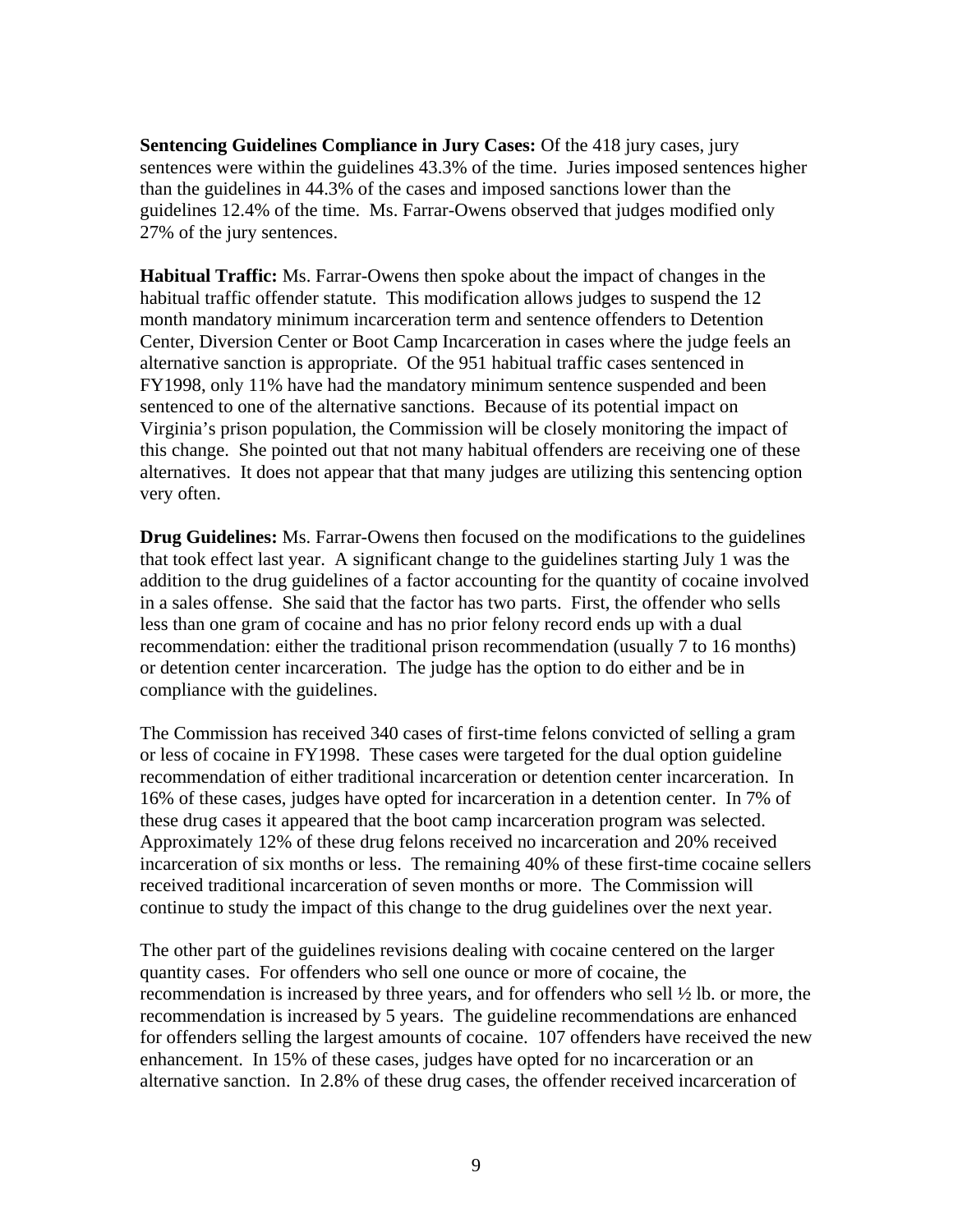12 months or less. Approximately 26% of these drug felons received incarceration of two years to four years.

**Sex Offenses Against Children:** Recent guidelines revisions also added a factor to the sexual assault guidelines for crimes in which the victim was younger than 13 years old at the time of the offense. The addition of this factor increases the likelihood that offenders who commit sex crimes against the very young will be recommended for incarceration, particularly prison. Ms. Farrar-Owens continued by saying that we have received 179 sexual assault cases in FY1998 that involved victims younger than 13. In 16% of these cases, judges have opted for no incarceration or an alternative sanction. In 16% of these sexual assault cases, the offender received incarceration of 12 months or less. Approximately 27% of these sexual assault felons received incarceration of one year to two years.

Judge Gates thanked Ms. Farar-Owens for her presentation, then he asked Dr. Kern to discuss the next item on the agenda, the 1998 Annual Report Outline.

# **1998 Annual Report Outline**

Dr. Kern presented a proposed outline for the 1998 Annual Report. He noted that last year's Annual Report proved to be a success with the Commission receiving many favorable comments on its content. Given the success of last year's report, the proposal for this year calls for a report that follows the same format. He said that Chapter One, the introduction, would be very similar to last year's report with a new section on the juvenile sentencing data system. Several sections in this chapter are the Offender Notification Program, inmate forecasting, Community Corrections Revocation Data System, and implementation of guidelines revisions. This first chapter will deal with the revisions and the implementation of the new manual that took place in July '98.

Dr. Kern said that Chapter Two of the Annual Report is very similar to last year's report. This section would include all the information Ms. Farrar-Owens just spoke about. Dr. Kern said that the staff would not include compliance by judge in this chapter. Similar to last year's report, a section will be dedicated to jury trial rate trends. Judge Gates commented that very few judges are using their authority to sentence an offender to an additional three years post-release time in a jury trial. Judge Gates felt that there should be some mention about this in the 1998 Annual Report.

The next chapter would cover risk assessment and sentencing guidelines and would be an in-depth discussion of the project. The material in this chapter would include the information that was presented by Ms. Jones, Dr. Ostrom and Mr. Kauder. This chapter would be a documentation of the development and implementation of the risk assessment instrument. There are several parts of the section that are new such as monitoring of risk assessment component, compliance rates for risk assessment component cases, and the evaluation of the risk assessment component. Dr. Kern also added that the staff has arranged a meeting with Circuit 4 (Norfolk) and Circuit 7 (Newport News) to discuss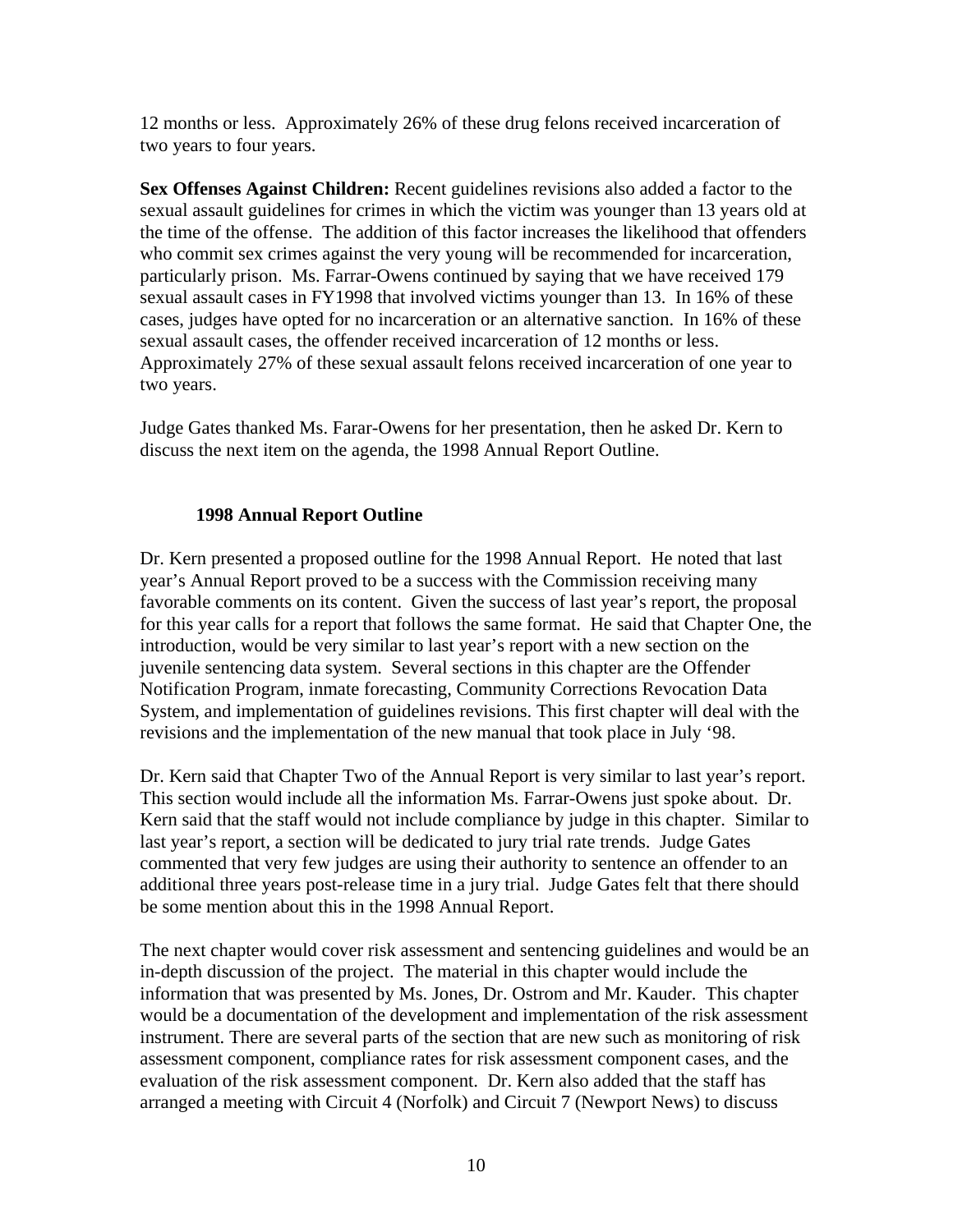adding these circuits to our pilot sites. Circuit 12 (Chesterfield), Circuit 13 (Richmond) and Circuit 8 (Petersburg) had also been suggested as pilot sites for the risk assessment study.

The next chapter in the report would address the impact of the new sentencing system. This chapter will detail the goals of the sentence reform and impact to date. One section of the chapter will analyze recommended and actual disposition for selected felony sentencing guidelines offenses. Judge Johnston mentioned that there were still some provisions in the law that allowed some felons to serve less than 85% of their incarceration time. He said that this occurs when a judge allows extra good conduct credit when a felon, serving his time in a local jail, is involved in certain work projects. Several Commission members thought that this undermined the integrity of the 85% standard set in the truth in sentencing legislation and should be brought to the attention of the legislature.

Dr. Kern then returned to a discussion of the impact chapter and noted that it will show that the actual incarceration rate under the new sentencing scheme is very close to the historical incarceration rate that the guidelines emulate. Dr. Kern also noted that the proposed chapter would include some discussion on the 1998 official jail and prison bed space forecast. Another section would be added to discuss the expansion of alternative sanction options that Mr. Pulliam spoke about earlier. This information would come from DOC and would detail when these programs are going to be expanded.

The final chapter of the Annual Report would include Commission recommendations and the future plans for 1999 and beyond. Dr. Kern asked the Commission to notify him if they have any other recommendations for this section. In summing up, Dr. Kern noted that the future plans section would include topics like continued monitoring and refinement of existing guidelines, implementation and evaluation of risk assessment, efficiency in work sheet automation and integration of intermediate sanctions in guidelines.

Dr. Kern noted that sections of the Annual Report would be distributed to the Commission at the next meeting and that any remaining sections would be mailed. A timetable would be followed to allow staff to integrate any revisions and have the report completed on time for the December 1, 1998 deadline.

Judge Gates next asked Ms. Farrar-Owens to cover the next item on the agenda, Substance Abuse Services for Offenders, a status report.

## **Substance Abuse Services for Offenders – Status Report**

Ms Farrar-Owens began by saying that during the most recent session of the General Assembly, legislation was passed which requires that all adult felons undergo screening and assessment for substance abuse problems prior to sentencing. The legislation also mandates that pre-sentence reports be prepared in every felony case.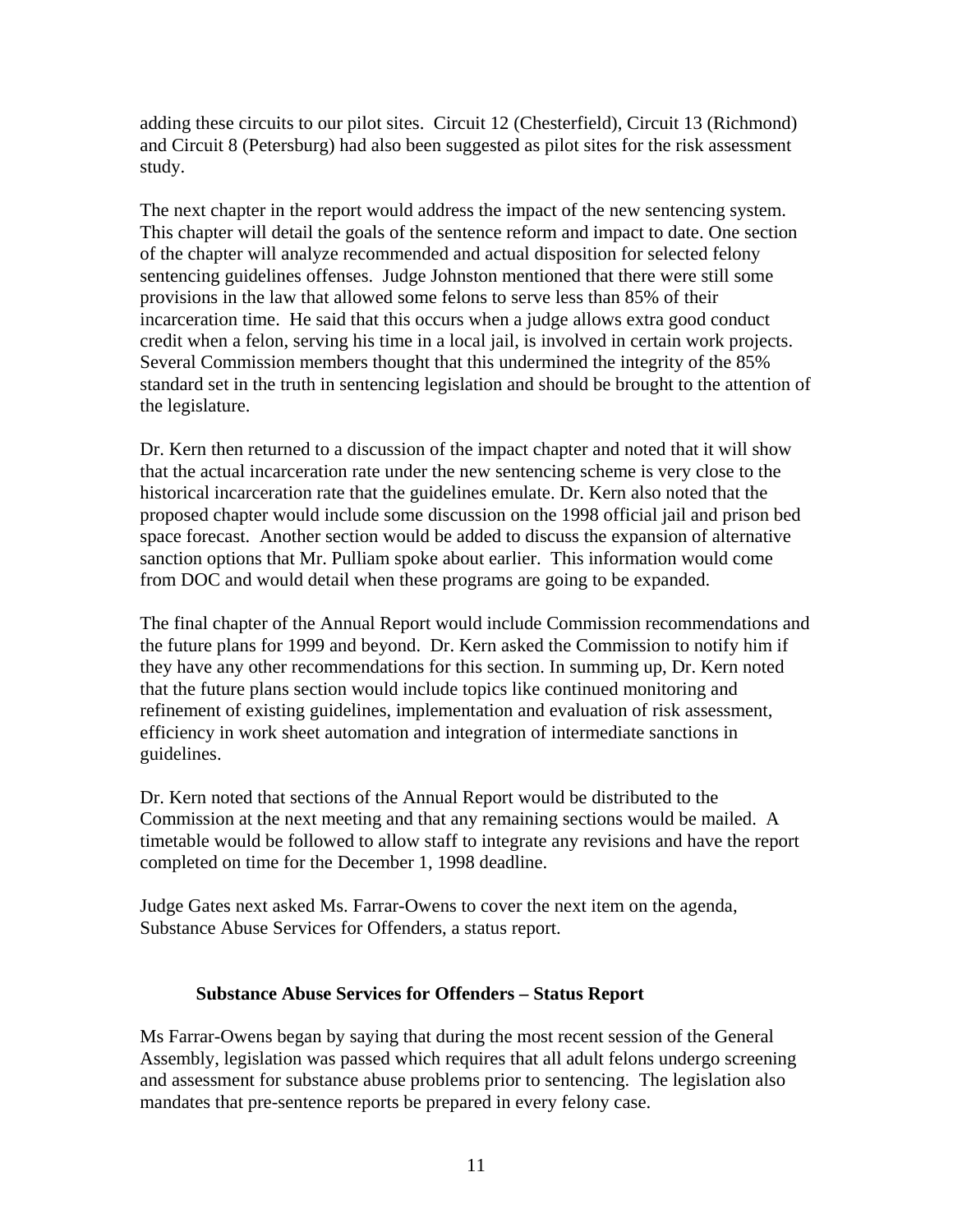She said there are other aspects to the legislation which affect criminal justice populations other that adult felons. The legislation requires screening and assessment of adult offenders convicted of a  $2<sup>nd</sup>$  DUI or a Class 1 drug misdemeanor and also screening and assessment of juveniles adjudicated for felonies and Class 1 and 2 misdemeanors. She then focused on the relevant portion of the legislation for the Commission that deals with the adult felon population.

When the Crime Commission studied this issue they learned that no one could tell them how many offenders had substance abuse problems and were in need of treatment. The only information available was anecdotal which estimated that around 70-80% of offenders had substance abuse problems. Ms. Farrar-Owens said that it's difficult to plan for the right distribution of treatment services when no one really knows how many offenders have a need and what types of services they require.

Ms. Farrar-Owens reported that the goal of the legislation is to identify the number of offenders who have substance abuse problems through the screening and assessment process. A full substance abuse assessment can also tell you what level and types of treatment are appropriate for a particular offender. Once it is known how many offenders need treatment and what types of treatment are called for, then the gaps in Virginia's treatment network can begin to be addressed. Money can be spent for services that are needed most.

The effective date of the legislation was delayed a year, until July 1, 1999, so that an implementation plan could be developed. She said that an Implementation Work Group composed of policy makers and agency heads was established to develop proposals on the best way to operationalize the legislative mandate. The Implementation Work Group must submit its recommendations in a report to the General Assembly by December 1 of this year.

Ms. Farrar-Owens continued by saying there are three subcommittees working on different aspects of the legislation. The Screening and Assessment Subcommittee, which she chairs, was tasked to select the most appropriate screening and assessment instruments and to make recommendations as to the best procedures for conducting screening and assessment of offenders. She then gave a brief update on the status of their work.

Ms. Farrar-Owens said that the subcommittee has developed a series of recommendations for the policy group to consider. The subcommittee has proposed that the screening and assessment be done in two stages. All the specified offenders should be screened for substance abuse problems, but only offenders identified by the screening instrument as likely having a substance abuse problem should be put through the complete assessment. The subcommittee picked a screening instrument that takes about five minutes to administer but, in a recent study, identified 93% of offenders who were drug or alcohol dependent.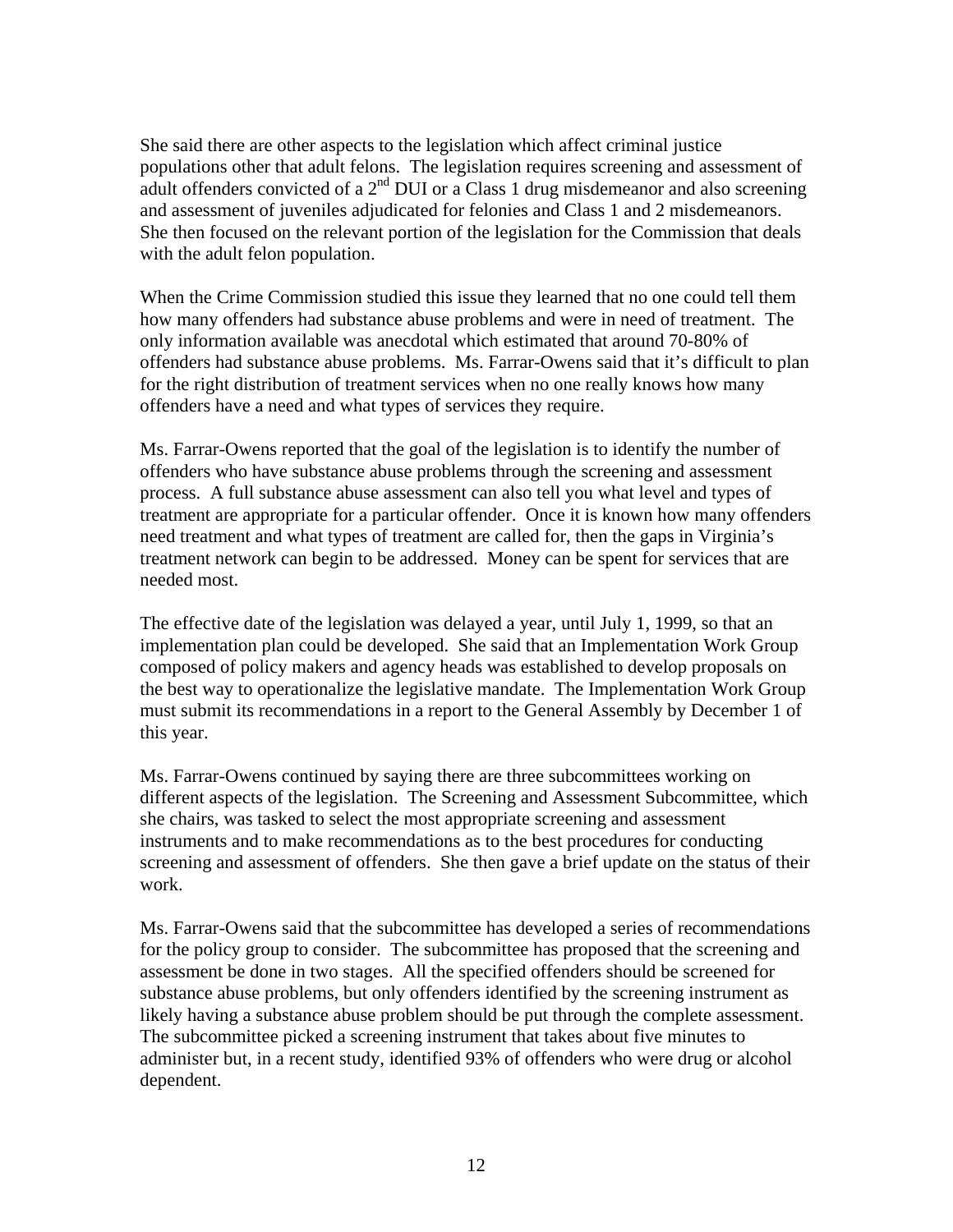Based on the legislation, the results of the screening and, if indicated, the assessment, would be attached to the pre-sentence report and provided to the judge along with the sentencing guidelines in every felony case. The members of the Subcommittee from the department of Corrections have expressed their very grave concerns about the legislation as it is currently written. DOC's main problem with the legislation is the requirement of having pre-sentence reports in every felony case. DOC is concerned that the additional report writing requirements without additional resources will interfere with the supervision of offenders. The legislation will provide DOC with funding to upgrade one existing probation officer position in each district office to a senior level. Ms. Farrar-Owens said this will establish a certified substance abuse counselor in each probation office. These substance abuse counselors are supposed to conduct the screening and assessments. The legislation provides DOC with 24 new full-time positions to replace the upgraded positions. Ms. Farrar-Owens continued by saying that DOC has estimated their resource needs at 66 additional officers and offered an alternative proposal. They proposed that pre-sentence reports be mandatory for offenses which they believe are likely related to substance use or abuse. The offenses that they felt should be covered are assault, burglary, fraud, larceny and drug crimes. These comprise about 80% of new felony cases.

Ms. Farrar-Owens continued by saying that currently, if no pre-sentence report is ordered, a post-sentence report is prepared in nearly all cases and submitted to DOC for automation. That way the Sentencing Commission and the General Assembly have as complete a picture as possible of the universe of offenders being convicted and sentenced for felonies in Virginia. This is important not only for the work of the Commission but also for the General Assembly in terms of assessing the impact of proposed legislation. Under the DOC alternative proposal, if a pre-sentence report is not ordered and not required based on the offenses listed above, no PSI report would be completed at all. Post-sentence reports would be abolished. We would no longer have a complete picture of felony sentencings.

She said that over a course of several meetings, the members of the Subcommittee could not come to agreement. The policy maker group is going to meet in November. Both proposals will be presented at the meeting. Ms. Farrar-Owens said that she would keep the Commission informed on this matter.

Judge Gates next asked Dr. Kern to cover a number of miscellaneous items left on the agenda.

#### **Miscellaneous Items**

Dr. Kern asked the members if there were any guidelines revisions they would like to recommend. The staff will show the members at the next meeting the proposed changes to the larceny work sheet that will incorporate extra points for the amount of money embezzled. He said that the staff may also propose changes to the miscellaneous work sheet that deals with repeat habitual offenders with a long record of traffic offenses.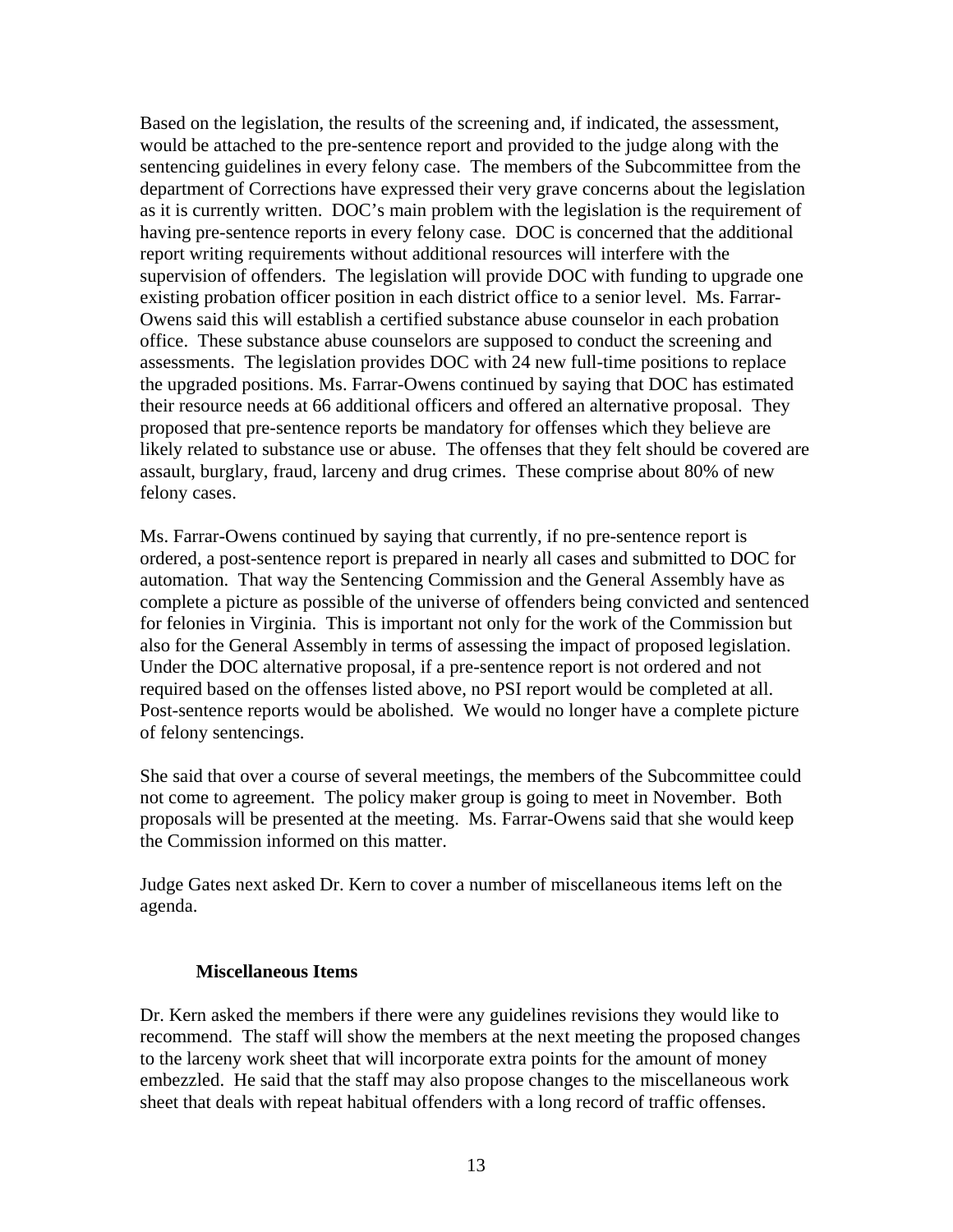Another situation that has been bought to the Commission's attention is habitual offenders who are also charged with an additional offense of driving under the influence, which is handled in the general district court and then appealed to the circuit court. The guidelines do not recommend added time for that offender but the general district court does often sentence the offender to time. This appears to be an inconsistency.

Dr. Kern said another matter bought to our attention was possession of cocaine offenses. Most judges feel that these offenders should not get prison time unless they are chronic offenders. He said that the staff would present recommendations on these matters and some others at the next meeting. He asked members again if they had any policy or guidelines recommendation to contact him before the next meeting. Mr. Petty felt that one issue that would be coming from the Crime Commission and deals with sex offenders accepting responsibility for their crime. He is fairly confident that this recommendation will go to the full Crime Commission. Dr. Kern said that we do not have any data on that issue. Judge Gates felt the Commission should wait till a decision has been made on that matter by the Crime Commission.

Dr. Kern next shifted attention to the definition of a state responsible prisoner. The Department of Corrections had recently sent a memo to sheriffs and jail administrators that they had receive a ruling from the Attorneys General's Office that felons sentenced to 12 months in jail will be considered a local responsible prisoner. In contrast, it was said that a felon that received a one-year prison term would be considered a state responsible inmate. Dr. Kern pointed out that the guidelines do not make a distinction between a 12 month and one-year sentence. Consequently, he felt that this interpretation of the law provided a distinction where there is none. One of the objectives of the sentence reform effort in 1994, he noted, was to simplify the sentencing system and eliminate nonsensical distinctions such as the difference between 12 month and one-year sentences. However, there does seem to be some confusion in the Code in regard to this matter. The fact that there remains some contradictory language in the statutes on this matter, likely reflects something overlooked rather than an intentional design to provide distinction between these two sentences. Frank Ferguson mentioned that the Attorney General's Office would be convening a meeting of concerned parties to discuss this matter and to try and reach a satisfactory resolution. It was decided that if no movement has been made on this matter by the next meeting, the staff will present the members will a policy recommendation on this issue.

The next item Dr. Kern discussed was the error rate on the preparation of the sentencing guidelines work sheets. He said that some concerns had been raised about the possibility of errors being made in the preparation of the guidelines work sheets. Specifically, Dr. Kern noted that concern had surfaced that some prior violent convictions were not always being identified on the guidelines worksheets and, consequently, offenders were being recommended for far more lenient sentences than what was appropriate. This information was presented to the Commission earlier in the year and it was decided that a random audit be undertaken to determine the pervasiveness of this problem.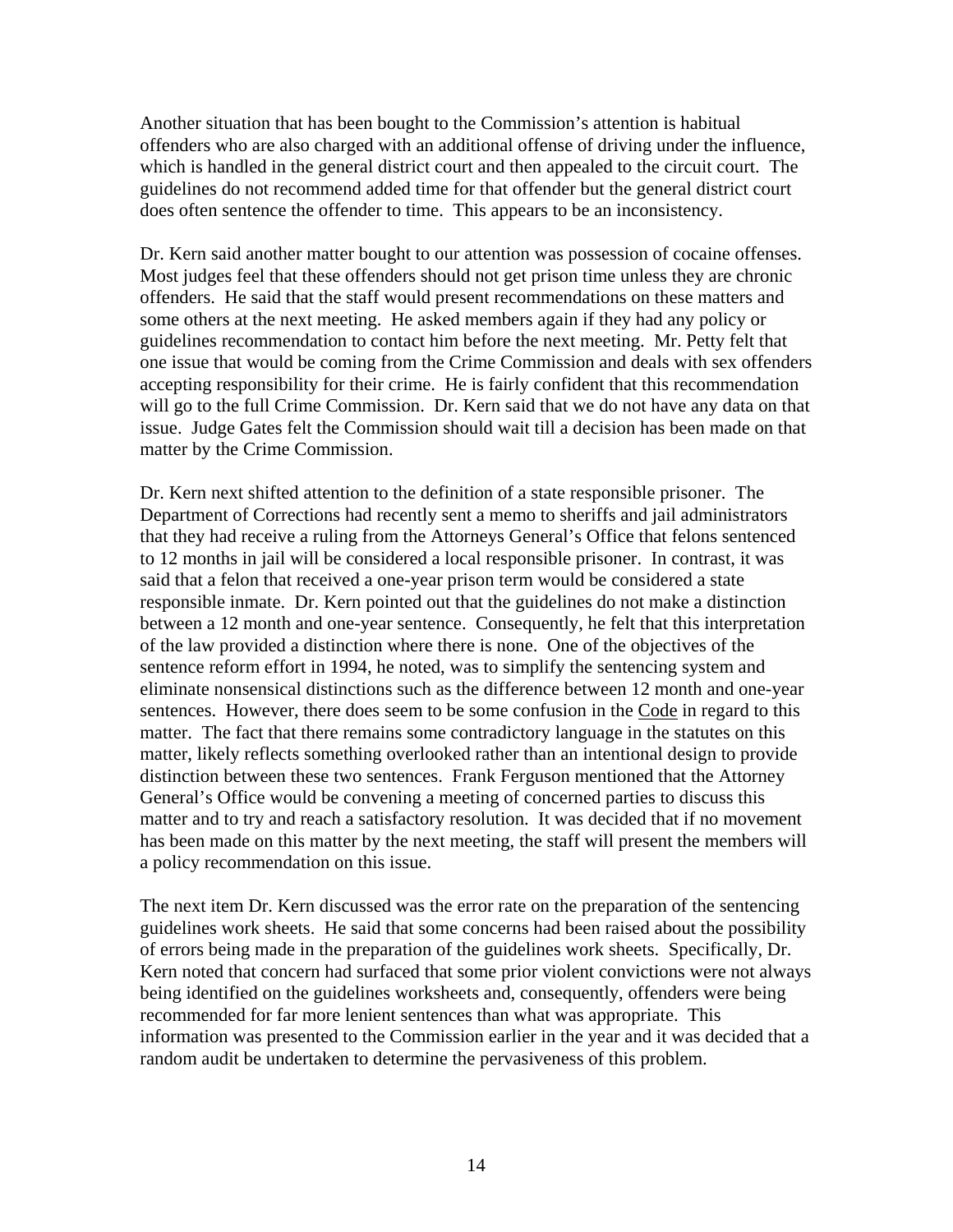The methodology for the audit study included a random sample of 2,400 sentencing guidelines cases that were matched to the PSI. This sample was also stratified by judicial training regions and the type of report (pre or post). The final sample consisted of 400 cases from each of the six judicial regions; 200 of which had a pre-sentence report, 200 of which had a post-sentence report. Error was defined as a failure to either score at all or correctly classify a violent prior conviction. Of the 410 cases characterized with a violent prior conviction, the overall error rate was 27%. Among the worksheets with errors, 36.5% were prepared by Commonwealth's attorneys while 16.6% were prepared by probation officers. The most frequent errors consisted of a complete failure to score a Category I or II enhancement (72% of these work sheets were prepared by Commonwealth's attorneys while 28% were prepared by probation officers). Another frequent error involved the scoring of a prior violent crime as a Category II enhancement when it should have been a Category I (83% of these work sheets were prepared by Commonwealth's attorneys while 17% were prepared by probation officers). Also, errors occurred where a violent prior crime was missed and resulted in work sheet C not being completed (81% of these work sheets were prepared by Commonwealth's attorneys while 19% were prepared by probation officers).

Mr. Petty wondered if most of these cases with errors involved plea agreements. Dr. Kern answered that plea agreements were prominent among the worksheets completed by prosecutors. However, even though a plea agreement is struck, Dr. Kern observed that the worksheet, if in error, presents the judge with an agreement based on missing important information. Dr. Kern noted that the high error rate among the prosecutors should not be seen as a poor reflection on the performance of the Commonwealth's attorneys. Instead, he said, the fault lies with the poor quality of the criminal history record keeping system maintained by the State Police. He asserted that the rap sheets that are produced by the Virginia Criminal Information Network are not comprehensive enough and are characterized with much missing and ambiguous information. Furthermore, despite a statute mandating the reporting of juvenile convictions to the State Police, very few are ever actually found on the rap sheets. Due to the poor quality of the source material, the worksheets produced by the prosecutors are often absent the complete scoring of criminal history. However, probation officers, as part of their preparation of the presentence report, perform an exhaustive check of juvenile and criminal history, using the rap sheets only as an initial source document in their research. As a result, the guidelines worksheets prepared by probation officers are much more complete and accurate than those done by prosecutors.

Dr. Kern concluded his presentation on this matter by displaying some audit results on work sheets completed in the risk assessment pilot study. Of the 295 risk assessment work sheets prepared by Commonwealth's attorneys, 90% contained errors. These errors included the complete failure to prepare the risk assessment form and the preparation of the form when a felon was ineligible for risk assessment consideration. Judge Gates commented that the audit results were disturbing in that these types of errors undermine the integrity of the new sentencing system. He requested the staff to prepare a recommendation on how to address this issue for the Commission to consider at its next meeting.